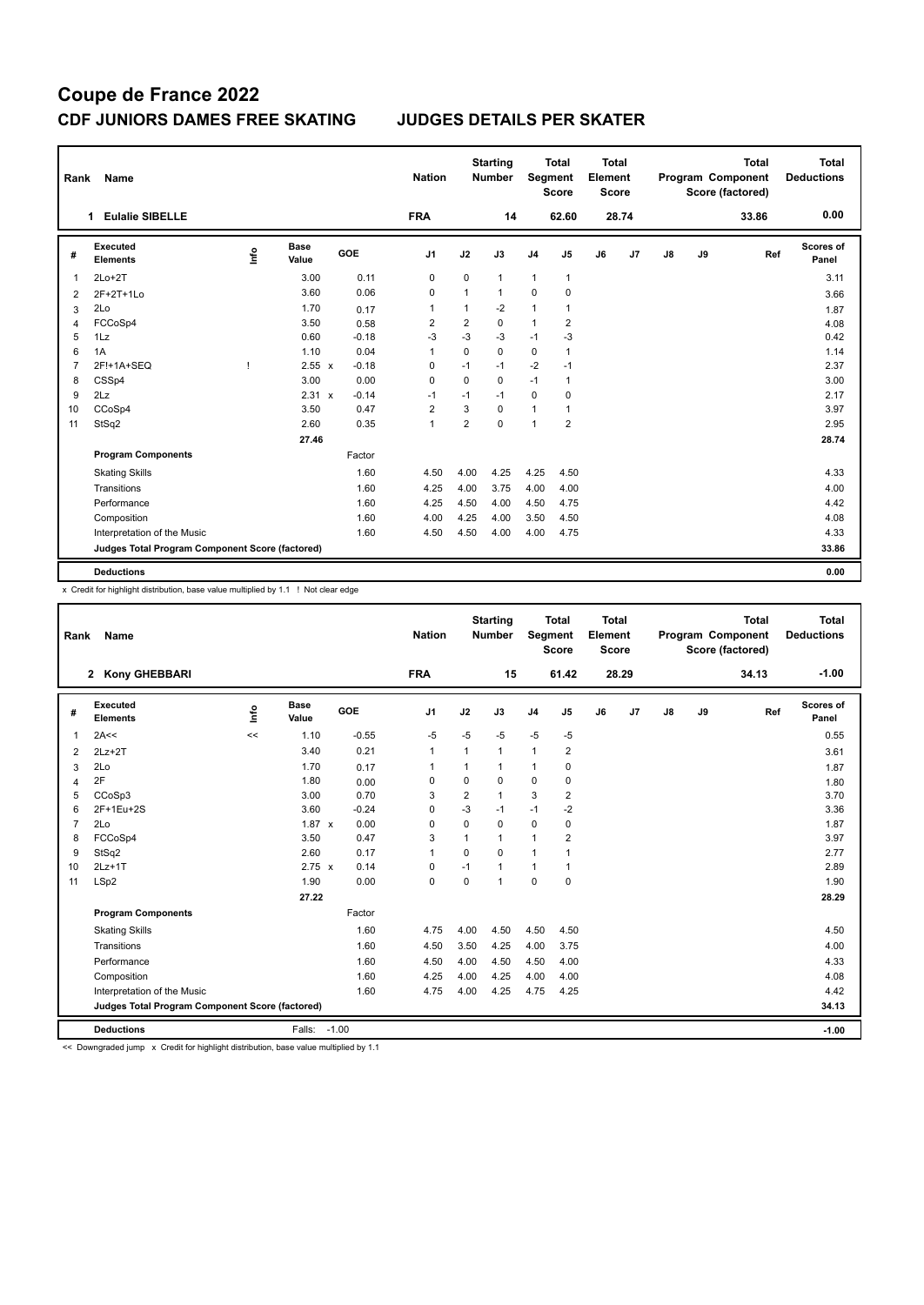| Rank           | Name                                            |          |                      |              |            | <b>Nation</b>  |              | <b>Starting</b><br><b>Number</b> |                | <b>Total</b><br>Segment<br><b>Score</b> | <b>Total</b><br>Element<br><b>Score</b> |       |    |    | <b>Total</b><br>Program Component<br>Score (factored) | <b>Total</b><br><b>Deductions</b> |
|----------------|-------------------------------------------------|----------|----------------------|--------------|------------|----------------|--------------|----------------------------------|----------------|-----------------------------------------|-----------------------------------------|-------|----|----|-------------------------------------------------------|-----------------------------------|
|                | <b>Teodora LUSCALOV</b><br>3                    |          |                      |              |            | <b>FRA</b>     |              | 16                               |                | 60.86                                   |                                         | 27.18 |    |    | 34.68                                                 | $-1.00$                           |
| #              | <b>Executed</b><br><b>Elements</b>              | ١nf٥     | <b>Base</b><br>Value |              | <b>GOE</b> | J <sub>1</sub> | J2           | J3                               | J <sub>4</sub> | J <sub>5</sub>                          | J6                                      | J7    | J8 | J9 | Ref                                                   | Scores of<br>Panel                |
| 1              | $2Lz+2T$                                        |          | 3.40                 |              | 0.00       | 0              | 0            | 0                                | $-1$           | 0                                       |                                         |       |    |    |                                                       | 3.40                              |
| 2              | $1A+2Lo$                                        |          | 2.80                 |              | $-0.79$    | $-5$           | $-5$         | $-4$                             | $-3$           | $-5$                                    |                                         |       |    |    |                                                       | 2.01                              |
| 3              | 2F                                              |          | 1.80                 |              | 0.00       | 0              | $\mathbf 0$  | $-1$                             | 0              | $\mathbf 0$                             |                                         |       |    |    |                                                       | 1.80                              |
| 4              | CCoSp4                                          |          | 3.50                 |              | 0.35       | $\overline{1}$ | 1            | $-1$                             | 1              | 3                                       |                                         |       |    |    |                                                       | 3.85                              |
| 5              | 2S                                              |          | 1.30                 |              | $-0.09$    | 0              | $-1$         | $-1$                             | $-1$           | 0                                       |                                         |       |    |    |                                                       | 1.21                              |
| 6              | 2Lz<                                            | $\hat{}$ | $1.85 \times$        |              | $-0.84$    | $-5$           | $-5$         | $-5$                             | $-5$           | $-5$                                    |                                         |       |    |    |                                                       | 1.01                              |
| $\overline{7}$ | $2F+2T$                                         |          | 3.41                 | $\mathsf{x}$ | 0.00       | 0              | $\Omega$     | $\mathbf 0$                      | $\mathbf 0$    | 0                                       |                                         |       |    |    |                                                       | 3.41                              |
| 8              | CSSp4                                           |          | 3.00                 |              | 0.10       | $-1$           | $\mathbf{1}$ | $\Omega$                         | $\mathbf{1}$   | 0                                       |                                         |       |    |    |                                                       | 3.10                              |
| 9              | StSq2                                           |          | 2.60                 |              | 0.26       | $\overline{1}$ | $\mathbf 1$  | 0                                | 1              | $\overline{\mathbf{c}}$                 |                                         |       |    |    |                                                       | 2.86                              |
| 10             | 2S                                              |          | $1.43 \times$        |              | 0.00       | 0              | 0            | $\Omega$                         | $-1$           | 0                                       |                                         |       |    |    |                                                       | 1.43                              |
| 11             | FCCoSp3                                         |          | 3.00                 |              | 0.10       | $\overline{1}$ | 1            | $\mathbf 0$                      | 0              | $\mathbf 0$                             |                                         |       |    |    |                                                       | 3.10                              |
|                |                                                 |          | 28.09                |              |            |                |              |                                  |                |                                         |                                         |       |    |    |                                                       | 27.18                             |
|                | <b>Program Components</b>                       |          |                      |              | Factor     |                |              |                                  |                |                                         |                                         |       |    |    |                                                       |                                   |
|                | <b>Skating Skills</b>                           |          |                      |              | 1.60       | 4.50           | 3.75         | 3.75                             | 4.50           | 4.25                                    |                                         |       |    |    |                                                       | 4.17                              |
|                | Transitions                                     |          |                      |              | 1.60       | 4.25           | 4.25         | 3.50                             | 4.25           | 4.00                                    |                                         |       |    |    |                                                       | 4.17                              |
|                | Performance                                     |          |                      |              | 1.60       | 4.50           | 4.50         | 3.50                             | 4.75           | 4.25                                    |                                         |       |    |    |                                                       | 4.42                              |
|                | Composition                                     |          |                      |              | 1.60       | 4.50           | 4.25         | 3.75                             | 4.00           | 4.50                                    |                                         |       |    |    |                                                       | 4.25                              |
|                | Interpretation of the Music                     |          |                      |              | 1.60       | 4.75           | 4.75         | 3.50                             | 4.75           | 4.50                                    |                                         |       |    |    |                                                       | 4.67                              |
|                | Judges Total Program Component Score (factored) |          |                      |              |            |                |              |                                  |                |                                         |                                         |       |    |    |                                                       | 34.68                             |
|                | <b>Deductions</b>                               |          | Time violation:      | $-1.00$      |            |                |              |                                  |                |                                         |                                         |       |    |    |                                                       | $-1.00$                           |

< Under-rotated jump x Credit for highlight distribution, base value multiplied by 1.1

| Rank           | Name                                            |      |               |         | <b>Nation</b>  |             | <b>Starting</b><br><b>Number</b> | Segment        | <b>Total</b><br><b>Score</b> | <b>Total</b><br>Element<br><b>Score</b> |                |               |    | <b>Total</b><br>Program Component<br>Score (factored) | <b>Total</b><br><b>Deductions</b> |
|----------------|-------------------------------------------------|------|---------------|---------|----------------|-------------|----------------------------------|----------------|------------------------------|-----------------------------------------|----------------|---------------|----|-------------------------------------------------------|-----------------------------------|
|                | 4 Camille Mathilde SIMON                        |      |               |         | <b>FRA</b>     |             | 12                               |                | 57.27                        |                                         | 29.41          |               |    | 27.86                                                 | 0.00                              |
| #              | Executed<br><b>Elements</b>                     | lnfo | Base<br>Value | GOE     | J <sub>1</sub> | J2          | J3                               | J <sub>4</sub> | J5                           | J6                                      | J <sub>7</sub> | $\mathsf{J}8$ | J9 | Ref                                                   | Scores of<br>Panel                |
| 1              | 2A                                              |      | 3.30          | 0.33    | 1              | 0           | 1                                | $\mathbf{1}$   | $\overline{2}$               |                                         |                |               |    |                                                       | 3.63                              |
| 2              | $2S+2T$                                         |      | 2.60          | 0.13    | $\mathbf{1}$   | 0           | 1                                | $\mathbf{1}$   | $\overline{2}$               |                                         |                |               |    |                                                       | 2.73                              |
| 3              | 2A                                              |      | 3.30          | $-0.33$ | 0              | $-1$        | $-1$                             | $-1$           | $-1$                         |                                         |                |               |    |                                                       | 2.97                              |
| $\overline{4}$ | 2F                                              |      | 1.80          | 0.06    | 1              | $\mathbf 0$ | $\mathbf{1}$                     | $\mathbf 0$    | 0                            |                                         |                |               |    |                                                       | 1.86                              |
| 5              | FCCoSp3                                         |      | 3.00          | $-0.20$ | 0              | $-1$        | $-1$                             | $-1$           | 1                            |                                         |                |               |    |                                                       | 2.80                              |
| 6              | 2Lze+2Lo                                        | e    | $3.72 \times$ | $-0.45$ | $-2$           | $-4$        | $-2$                             | $-2$           | $-4$                         |                                         |                |               |    |                                                       | 3.27                              |
| 7              | $2F+2T$                                         |      | 3.41 x        | 0.00    | $\Omega$       | $\Omega$    | $\Omega$                         | $\mathbf{1}$   | 0                            |                                         |                |               |    |                                                       | 3.41                              |
| 8              | CCoSp3                                          |      | 3.00          | 0.00    | $\mathbf{1}$   | 0           | $-1$                             | $\mathbf{1}$   | $-1$                         |                                         |                |               |    |                                                       | 3.00                              |
| 9              | StSq1                                           |      | 1.80          | $-0.06$ | 0              | $-1$        | 0                                | 0              | $-1$                         |                                         |                |               |    |                                                       | 1.74                              |
| 10             | 2Lze                                            | e    | $1.85 \times$ | $-0.45$ | $-2$           | $-3$        | $-2$                             | $-3$           | $-4$                         |                                         |                |               |    |                                                       | 1.40                              |
| 11             | CSSp3                                           |      | 2.60          | 0.00    | $\mathbf 0$    | 0           | 0                                | $\pmb{0}$      | 1                            |                                         |                |               |    |                                                       | 2.60                              |
|                |                                                 |      | 30.38         |         |                |             |                                  |                |                              |                                         |                |               |    |                                                       | 29.41                             |
|                | <b>Program Components</b>                       |      |               | Factor  |                |             |                                  |                |                              |                                         |                |               |    |                                                       |                                   |
|                | <b>Skating Skills</b>                           |      |               | 1.60    | 4.25           | 3.50        | 3.50                             | 4.00           | 4.25                         |                                         |                |               |    |                                                       | 3.92                              |
|                | Transitions                                     |      |               | 1.60    | 3.75           | 3.00        | 3.25                             | 3.00           | 3.50                         |                                         |                |               |    |                                                       | 3.25                              |
|                | Performance                                     |      |               | 1.60    | 4.00           | 3.50        | 3.00                             | 3.75           | 3.50                         |                                         |                |               |    |                                                       | 3.58                              |
|                | Composition                                     |      |               | 1.60    | 3.50           | 3.25        | 3.50                             | 3.00           | 3.25                         |                                         |                |               |    |                                                       | 3.33                              |
|                | Interpretation of the Music                     |      |               | 1.60    | 3.75           | 3.25        | 3.00                             | 3.50           | 3.25                         |                                         |                |               |    |                                                       | 3.33                              |
|                | Judges Total Program Component Score (factored) |      |               |         |                |             |                                  |                |                              |                                         |                |               |    |                                                       | 27.86                             |
|                | <b>Deductions</b>                               |      |               |         |                |             |                                  |                |                              |                                         |                |               |    |                                                       | 0.00                              |

x Credit for highlight distribution, base value multiplied by 1.1 e Wrong edge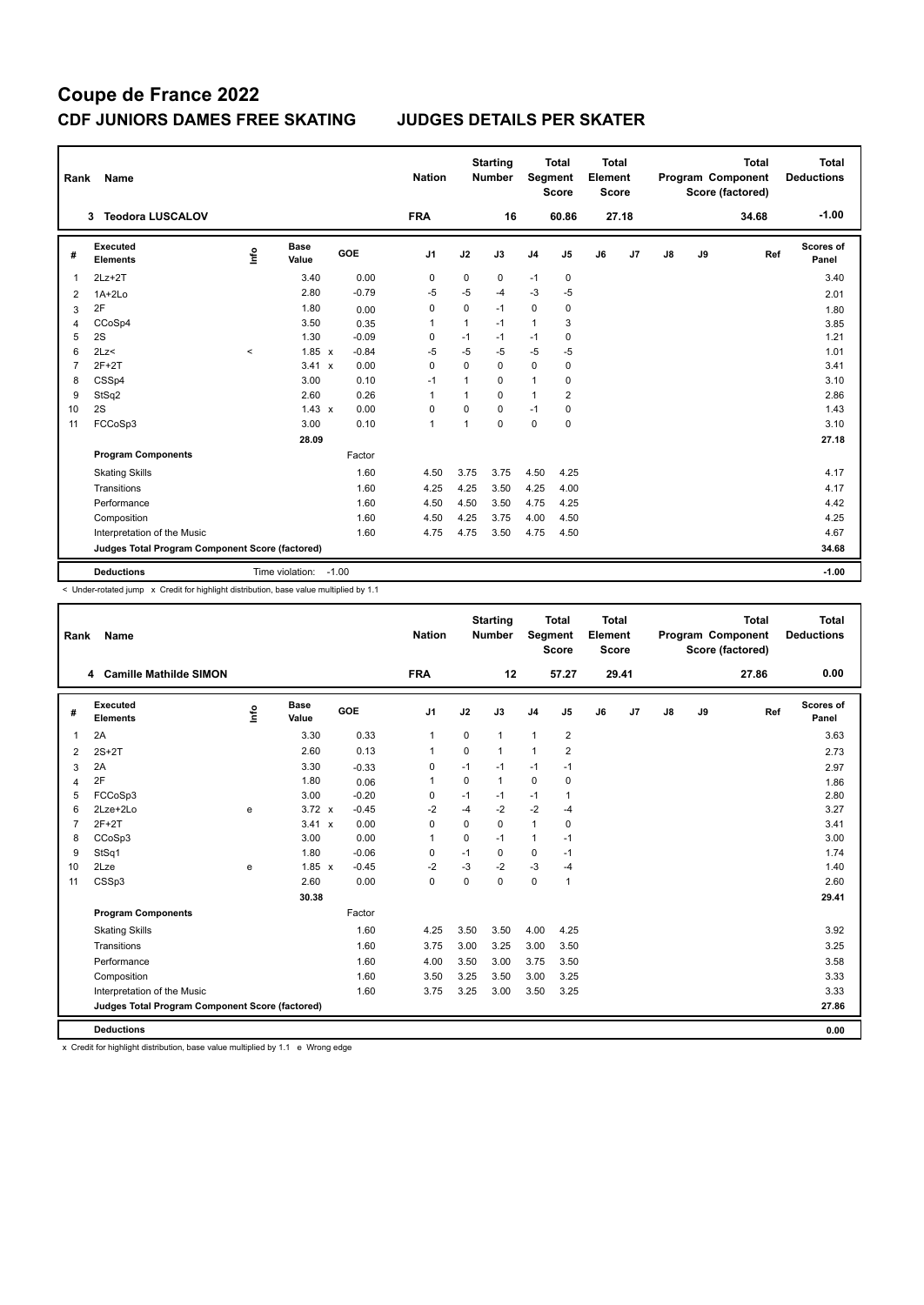| Rank           | Name                                            |         |                      |         | <b>Nation</b>  |                | <b>Starting</b><br><b>Number</b> |                | <b>Total</b><br>Segment<br><b>Score</b> | <b>Total</b><br>Element<br><b>Score</b> |       |               |    | <b>Total</b><br>Program Component<br>Score (factored) | Total<br><b>Deductions</b> |
|----------------|-------------------------------------------------|---------|----------------------|---------|----------------|----------------|----------------------------------|----------------|-----------------------------------------|-----------------------------------------|-------|---------------|----|-------------------------------------------------------|----------------------------|
|                | 5 Falyne LI                                     |         |                      |         | <b>FRA</b>     |                | 13                               |                | 56.85                                   |                                         | 25.51 |               |    | 31.34                                                 | 0.00                       |
| #              | Executed<br><b>Elements</b>                     | ١nf٥    | <b>Base</b><br>Value | GOE     | J <sub>1</sub> | J2             | J3                               | J <sub>4</sub> | J <sub>5</sub>                          | J6                                      | J7    | $\mathsf{J}8$ | J9 | Ref                                                   | Scores of<br>Panel         |
| -1             | $2Lo+2T$                                        |         | 3.00                 | 0.17    | 1              | 1              | $\mathbf{1}$                     | 0              | $\mathbf{1}$                            |                                         |       |               |    |                                                       | 3.17                       |
| $\overline{2}$ | 2Lz                                             |         | 2.10                 | $-0.56$ | $-3$           | $-3$           | $-2$                             | $-3$           | $-2$                                    |                                         |       |               |    |                                                       | 1.54                       |
| 3              | $2F+2T$                                         |         | 3.10                 | 0.00    | 0              | 0              | $\mathbf 0$                      | 0              | 0                                       |                                         |       |               |    |                                                       | 3.10                       |
| $\overline{4}$ | CCoSp3                                          |         | 3.00                 | 0.30    | 1              | 1              | $\mathbf 0$                      | $\mathbf{1}$   | $\overline{2}$                          |                                         |       |               |    |                                                       | 3.30                       |
| 5              | 2Lz                                             |         | 2.10                 | 0.14    | 1              | 0              | $\mathbf{1}$                     | 0              | $\mathbf{1}$                            |                                         |       |               |    |                                                       | 2.24                       |
| 6              | 2Lo+1Eu+2S<                                     | $\prec$ | 3.24                 | $-0.34$ | $-3$           | $-2$           | $-2$                             | $-2$           | $-2$                                    |                                         |       |               |    |                                                       | 2.90                       |
| 7              | StSq1                                           |         | 1.80                 | 0.00    | 0              | 0              | $\mathbf 0$                      | 0              | $\mathbf{1}$                            |                                         |       |               |    |                                                       | 1.80                       |
| 8              | 1A                                              |         | $1.21 \times$        | 0.00    | 0              | $\Omega$       | $\mathbf{1}$                     | 0              | $\mathbf 0$                             |                                         |       |               |    |                                                       | 1.21                       |
| 9              | SSp2                                            |         | 1.60                 | 0.16    | $\overline{2}$ | 1              | 1                                | 1              | 0                                       |                                         |       |               |    |                                                       | 1.76                       |
| 10             | 2F                                              |         | 1.98 x               | 0.06    | 0              | 0              | $\mathbf{1}$                     | 0              | $\mathbf{1}$                            |                                         |       |               |    |                                                       | 2.04                       |
| 11             | FCSSp2                                          |         | 2.30                 | 0.15    | 1              | $\overline{1}$ | $\mathbf 0$                      | 0              | $\overline{1}$                          |                                         |       |               |    |                                                       | 2.45                       |
|                |                                                 |         | 25.43                |         |                |                |                                  |                |                                         |                                         |       |               |    |                                                       | 25.51                      |
|                | <b>Program Components</b>                       |         |                      | Factor  |                |                |                                  |                |                                         |                                         |       |               |    |                                                       |                            |
|                | <b>Skating Skills</b>                           |         |                      | 1.60    | 4.00           | 3.50           | 4.00                             | 4.00           | 4.00                                    |                                         |       |               |    |                                                       | 4.00                       |
|                | Transitions                                     |         |                      | 1.60    | 3.75           | 4.00           | 3.75                             | 3.75           | 3.25                                    |                                         |       |               |    |                                                       | 3.75                       |
|                | Performance                                     |         |                      | 1.60    | 4.00           | 4.00           | 4.00                             | 4.00           | 3.50                                    |                                         |       |               |    |                                                       | 4.00                       |
|                | Composition                                     |         |                      | 1.60    | 4.25           | 4.00           | 4.00                             | 3.25           | 3.75                                    |                                         |       |               |    |                                                       | 3.92                       |
|                | Interpretation of the Music                     |         |                      | 1.60    | 4.00           | 4.25           | 3.75                             | 4.00           | 3.75                                    |                                         |       |               |    |                                                       | 3.92                       |
|                | Judges Total Program Component Score (factored) |         |                      |         |                |                |                                  |                |                                         |                                         |       |               |    |                                                       | 31.34                      |
|                | <b>Deductions</b>                               |         |                      |         |                |                |                                  |                |                                         |                                         |       |               |    |                                                       | 0.00                       |

< Under-rotated jump x Credit for highlight distribution, base value multiplied by 1.1

| Rank           | Name                                            |         |                      |         | <b>Nation</b>  |                         | <b>Starting</b><br><b>Number</b> | Segment        | <b>Total</b><br><b>Score</b> | <b>Total</b><br>Element<br><b>Score</b> |       |    |    | <b>Total</b><br>Program Component<br>Score (factored) | <b>Total</b><br><b>Deductions</b> |
|----------------|-------------------------------------------------|---------|----------------------|---------|----------------|-------------------------|----------------------------------|----------------|------------------------------|-----------------------------------------|-------|----|----|-------------------------------------------------------|-----------------------------------|
|                | <b>Ekaterina KRIVOCHTCHEKOV</b><br>6            |         |                      |         | <b>FRA</b>     |                         | 1                                |                | 53.57                        |                                         | 25.25 |    |    | 29.32                                                 | $-1.00$                           |
| #              | Executed<br><b>Elements</b>                     | lnfo    | <b>Base</b><br>Value | GOE     | J1             | J2                      | J3                               | J <sub>4</sub> | $\mathsf{J}5$                | J6                                      | J7    | J8 | J9 | Ref                                                   | Scores of<br>Panel                |
| $\mathbf{1}$   | StSq2                                           |         | 2.60                 | 0.17    | $\mathbf{1}$   | $\mathbf{1}$            | $\mathbf{1}$                     | $\mathbf 0$    | $\mathbf 0$                  |                                         |       |    |    |                                                       | 2.77                              |
| $\overline{2}$ | FCCoSp4                                         |         | 3.50                 | 0.23    | $\mathbf{1}$   | $\Omega$                | $\mathbf{1}$                     | $-2$           | $\mathbf{1}$                 |                                         |       |    |    |                                                       | 3.73                              |
| 3              | 2F                                              |         | 1.80                 | $-0.18$ | $-1$           | $-1$                    | $-1$                             | $-1$           | $-1$                         |                                         |       |    |    |                                                       | 1.62                              |
| $\overline{4}$ | 1A                                              |         | 1.10                 | 0.04    | $\mathbf{1}$   | $\Omega$                | 0                                | $\mathbf{1}$   | 0                            |                                         |       |    |    |                                                       | 1.14                              |
| 5              | 2Lz+1Eu+2S                                      |         | 3.90                 | 0.00    | $\Omega$       | $\Omega$                | 0                                | $\Omega$       | $\Omega$                     |                                         |       |    |    |                                                       | 3.90                              |
| 6              | CCoSp2                                          |         | 2.50                 | 0.25    | 1              | $\overline{\mathbf{1}}$ | 0                                | $\mathbf{1}$   | -1                           |                                         |       |    |    |                                                       | 2.75                              |
| $\overline{7}$ | 2F+1A+SEQ                                       |         | 2.32                 | 0.18    | $\mathbf 1$    | $\mathbf{1}$            | 1                                | $\overline{1}$ | 1                            |                                         |       |    |    |                                                       | 2.50                              |
| 8              | 2Lo                                             |         | $1.87 \times$        | $-0.11$ | 0              | $-1$                    | $-1$                             | $-1$           | 0                            |                                         |       |    |    |                                                       | 1.76                              |
| 9              | 2Lz<                                            | $\prec$ | $1.85 \times$        | $-0.84$ | -5             | $-5$                    | $-5$                             | $-5$           | $-5$                         |                                         |       |    |    |                                                       | 1.01                              |
| 10             | 2S                                              |         | $1.43 \times$        | 0.00    | $\mathbf 0$    | $\Omega$                | 1                                | $\mathbf 0$    | $\mathbf 0$                  |                                         |       |    |    |                                                       | 1.43                              |
| 11             | LSp3                                            |         | 2.40                 | 0.24    | $\overline{2}$ | $\overline{ }$          | $\mathbf{1}$                     | 1              | $\overline{1}$               |                                         |       |    |    |                                                       | 2.64                              |
|                |                                                 |         | 25.27                |         |                |                         |                                  |                |                              |                                         |       |    |    |                                                       | 25.25                             |
|                | <b>Program Components</b>                       |         |                      | Factor  |                |                         |                                  |                |                              |                                         |       |    |    |                                                       |                                   |
|                | <b>Skating Skills</b>                           |         |                      | 1.60    | 4.00           | 3.75                    | 4.25                             | 3.50           | 4.25                         |                                         |       |    |    |                                                       | 4.00                              |
|                | Transitions                                     |         |                      | 1.60    | 3.75           | 3.50                    | 3.75                             | 3.00           | 3.50                         |                                         |       |    |    |                                                       | 3.58                              |
|                | Performance                                     |         |                      | 1.60    | 4.00           | 3.50                    | 3.50                             | 3.00           | 3.75                         |                                         |       |    |    |                                                       | 3.58                              |
|                | Composition                                     |         |                      | 1.60    | 3.50           | 3.25                    | 4.00                             | 3.25           | 4.00                         |                                         |       |    |    |                                                       | 3.58                              |
|                | Interpretation of the Music                     |         |                      | 1.60    | 4.25           | 3.50                    | 3.50                             | 3.50           | 3.75                         |                                         |       |    |    |                                                       | 3.58                              |
|                | Judges Total Program Component Score (factored) |         |                      |         |                |                         |                                  |                |                              |                                         |       |    |    |                                                       | 29.32                             |
|                | <b>Deductions</b>                               |         | Falls:               | $-1.00$ |                |                         |                                  |                |                              |                                         |       |    |    |                                                       | $-1.00$                           |

< Under-rotated jump x Credit for highlight distribution, base value multiplied by 1.1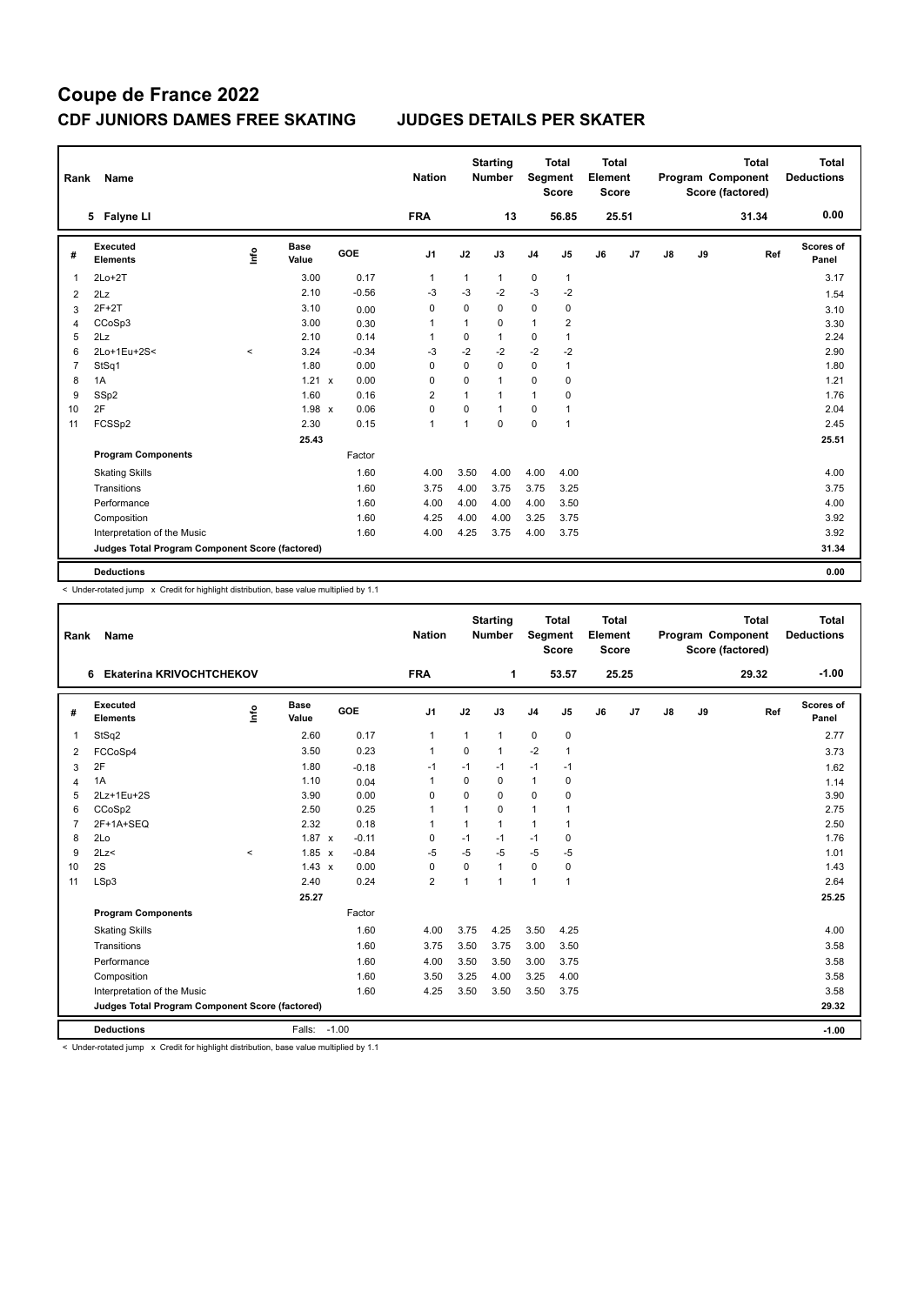| Rank           | Name                                            |       |                      |         | <b>Nation</b>  |              | <b>Starting</b><br><b>Number</b> |                | <b>Total</b><br>Segment<br><b>Score</b> | <b>Total</b><br>Element<br>Score |       |               |    | <b>Total</b><br>Program Component<br>Score (factored) | <b>Total</b><br><b>Deductions</b> |
|----------------|-------------------------------------------------|-------|----------------------|---------|----------------|--------------|----------------------------------|----------------|-----------------------------------------|----------------------------------|-------|---------------|----|-------------------------------------------------------|-----------------------------------|
|                | 7 Agathe ARTAUD                                 |       |                      |         | <b>FRA</b>     |              | 9                                |                | 51.42                                   |                                  | 23.82 |               |    | 27.60                                                 | 0.00                              |
| #              | Executed<br><b>Elements</b>                     | Linfo | <b>Base</b><br>Value | GOE     | J <sub>1</sub> | J2           | J3                               | J <sub>4</sub> | J5                                      | J6                               | J7    | $\mathsf{J}8$ | J9 | Ref                                                   | Scores of<br>Panel                |
| 1              | 2F                                              |       | 1.80                 | 0.06    | $\mathbf 0$    | 0            | $\mathbf 0$                      | $\mathbf{1}$   | $\mathbf{1}$                            |                                  |       |               |    |                                                       | 1.86                              |
| $\overline{2}$ | 2Lo                                             |       | 1.70                 | 0.00    | 0              | 0            | $\mathbf{1}$                     | 0              | 0                                       |                                  |       |               |    |                                                       | 1.70                              |
| 3              | $1A+1T$                                         |       | 1.50                 | 0.00    | 0              | 0            | $\mathbf 0$                      | $\mathbf{1}$   | 0                                       |                                  |       |               |    |                                                       | 1.50                              |
| 4              | FCCoSp3                                         |       | 3.00                 | $-0.40$ | $-2$           | $-1$         | $-1$                             | $-1$           | $-2$                                    |                                  |       |               |    |                                                       | 2.60                              |
| 5              | 2Lo                                             |       | 1.70                 | 0.00    | 0              | $\mathbf{1}$ | $\mathbf 0$                      | $\pmb{0}$      | $\pmb{0}$                               |                                  |       |               |    |                                                       | 1.70                              |
| 6              | $2S+1T$                                         |       | 1.70                 | 0.00    | $\Omega$       | 0            | $\Omega$                         | 0              | 0                                       |                                  |       |               |    |                                                       | 1.70                              |
| 7              | StSq3                                           |       | 3.30                 | 0.11    | 1              | 1            | $\Omega$                         | $\mathbf 0$    | $\mathbf 0$                             |                                  |       |               |    |                                                       | 3.41                              |
| 8              | 1A+1Eu+2S                                       |       | $3.19 \times$        | 0.00    | $\mathbf 0$    | 0            | $-1$                             | $\mathbf 0$    | $\mathbf 0$                             |                                  |       |               |    |                                                       | 3.19                              |
| 9              | CCoSp3                                          |       | 3.00                 | $-0.10$ | 0              | 0            | $\mathbf 0$                      | $-1$           | $-1$                                    |                                  |       |               |    |                                                       | 2.90                              |
| 10             | CSSp3                                           |       | 2.60                 | 0.09    | 0              | 0            | $\mathbf{1}$                     | $\mathbf{1}$   | 0                                       |                                  |       |               |    |                                                       | 2.69                              |
| 11             | 1F                                              |       | 0.55 x               | 0.02    | 0              | 1            | $\mathbf 0$                      | $\mathbf{1}$   | $\pmb{0}$                               |                                  |       |               |    |                                                       | 0.57                              |
|                |                                                 |       | 24.04                |         |                |              |                                  |                |                                         |                                  |       |               |    |                                                       | 23.82                             |
|                | <b>Program Components</b>                       |       |                      | Factor  |                |              |                                  |                |                                         |                                  |       |               |    |                                                       |                                   |
|                | <b>Skating Skills</b>                           |       |                      | 1.60    | 3.50           | 3.50         | 3.75                             | 3.25           | 3.25                                    |                                  |       |               |    |                                                       | 3.42                              |
|                | Transitions                                     |       |                      | 1.60    | 3.00           | 3.50         | 3.25                             | 3.50           | 3.00                                    |                                  |       |               |    |                                                       | 3.25                              |
|                | Performance                                     |       |                      | 1.60    | 3.50           | 3.75         | 3.75                             | 3.50           | 3.50                                    |                                  |       |               |    |                                                       | 3.58                              |
|                | Composition                                     |       |                      | 1.60    | 3.25           | 3.50         | 3.75                             | 3.00           | 3.25                                    |                                  |       |               |    |                                                       | 3.33                              |
|                | Interpretation of the Music                     |       |                      | 1.60    | 3.25           | 3.75         | 3.50                             | 3.75           | 4.25                                    |                                  |       |               |    |                                                       | 3.67                              |
|                | Judges Total Program Component Score (factored) |       |                      |         |                |              |                                  |                |                                         |                                  |       |               |    |                                                       | 27.60                             |
|                | <b>Deductions</b>                               |       |                      |         |                |              |                                  |                |                                         |                                  |       |               |    |                                                       | 0.00                              |

x Credit for highlight distribution, base value multiplied by 1.1

| Rank | Name                                            |       |                      |         | <b>Nation</b>            |                | <b>Starting</b><br><b>Number</b> | Segment        | <b>Total</b><br><b>Score</b> | Total<br>Element<br><b>Score</b> |       |    |    | <b>Total</b><br>Program Component<br>Score (factored) | <b>Total</b><br><b>Deductions</b> |
|------|-------------------------------------------------|-------|----------------------|---------|--------------------------|----------------|----------------------------------|----------------|------------------------------|----------------------------------|-------|----|----|-------------------------------------------------------|-----------------------------------|
|      | Anastassia KRIVOCHTCHEKOV<br>8                  |       |                      |         | <b>FRA</b>               |                | 4                                |                | 51.24                        |                                  | 21.38 |    |    | 29.86                                                 | 0.00                              |
| #    | Executed<br><b>Elements</b>                     | lnfo  | <b>Base</b><br>Value | GOE     | J <sub>1</sub>           | J2             | J3                               | J <sub>4</sub> | J5                           | J6                               | J7    | J8 | J9 | Ref                                                   | Scores of<br>Panel                |
| 1    | 3S<<                                            | <<    | 1.30                 | $-0.65$ | $-5$                     | $-5$           | $-5$                             | -5             | $-5$                         |                                  |       |    |    |                                                       | 0.65                              |
| 2    | $2A < +2T$                                      | <<    | 2.40                 | $-0.65$ | $-5$                     | $-5$           | $-4$                             | $-5$           | $-5$                         |                                  |       |    |    |                                                       | 1.75                              |
| 3    | FCCoSp                                          |       | 0.00                 | 0.00    | $\overline{\phantom{a}}$ |                | $\overline{\phantom{a}}$         | ٠              |                              |                                  |       |    |    |                                                       | 0.00                              |
| 4    | $2Lz+2T$                                        |       | 3.40                 | 0.07    | $\mathbf 0$              | 0              | $\mathbf{1}$                     | 0              | 1                            |                                  |       |    |    |                                                       | 3.47                              |
| 5    | 2F+1Eu+2S<                                      | $\,<$ | 3.34                 | $-0.42$ | $-3$                     | $-2$           | $-2$                             | -3             | $-2$                         |                                  |       |    |    |                                                       | 2.92                              |
| 6    | CCoSp1                                          |       | 2.00                 | 0.33    | $\overline{2}$           | $\overline{2}$ | 0                                | $\mathbf{1}$   | $\overline{2}$               |                                  |       |    |    |                                                       | 2.33                              |
| 7    | StSqB                                           |       | 1.50                 | 0.05    | 1                        | 0              | $\mathbf{1}$                     | $-1$           | 0                            |                                  |       |    |    |                                                       | 1.55                              |
| 8    | 2Lz!                                            |       | $2.31 \times$        | $-0.21$ | $\mathbf 0$              | $-1$           | $-1$                             | $-2$           | $-1$                         |                                  |       |    |    |                                                       | 2.10                              |
| 9    | 2F                                              |       | $1.98 \times$        | 0.12    | $\mathbf{1}$             | $\Omega$       | 0                                | $\mathbf{1}$   | 1                            |                                  |       |    |    |                                                       | 2.10                              |
| 10   | 2Lo                                             |       | $1.87 \times$        | 0.00    | $\mathbf 0$              | 0              | 0                                | 0              | 1                            |                                  |       |    |    |                                                       | 1.87                              |
| 11   | LSp3                                            |       | 2.40                 | 0.24    | 1                        | $\overline{1}$ | 1                                | $\mathbf{1}$   | 3                            |                                  |       |    |    |                                                       | 2.64                              |
|      |                                                 |       | 22.50                |         |                          |                |                                  |                |                              |                                  |       |    |    |                                                       | 21.38                             |
|      | <b>Program Components</b>                       |       |                      | Factor  |                          |                |                                  |                |                              |                                  |       |    |    |                                                       |                                   |
|      | <b>Skating Skills</b>                           |       |                      | 1.60    | 4.25                     | 4.00           | 4.00                             | 3.50           | 4.50                         |                                  |       |    |    |                                                       | 4.08                              |
|      | Transitions                                     |       |                      | 1.60    | 4.00                     | 3.50           | 3.75                             | 3.00           | 4.00                         |                                  |       |    |    |                                                       | 3.75                              |
|      | Performance                                     |       |                      | 1.60    | 4.00                     | 3.75           | 3.50                             | 3.25           | 3.50                         |                                  |       |    |    |                                                       | 3.58                              |
|      | Composition                                     |       |                      | 1.60    | 3.25                     | 3.50           | 4.00                             | 3.00           | 4.25                         |                                  |       |    |    |                                                       | 3.58                              |
|      | Interpretation of the Music                     |       |                      | 1.60    | 4.00                     | 4.00           | 3.50                             | 3.00           | 3.50                         |                                  |       |    |    |                                                       | 3.67                              |
|      | Judges Total Program Component Score (factored) |       |                      |         |                          |                |                                  |                |                              |                                  |       |    |    |                                                       | 29.86                             |
|      | <b>Deductions</b>                               |       |                      |         |                          |                |                                  |                |                              |                                  |       |    |    |                                                       | 0.00                              |

< Under-rotated jump << Downgraded jump x Credit for highlight distribution, base value multiplied by 1.1 ! Not clear edge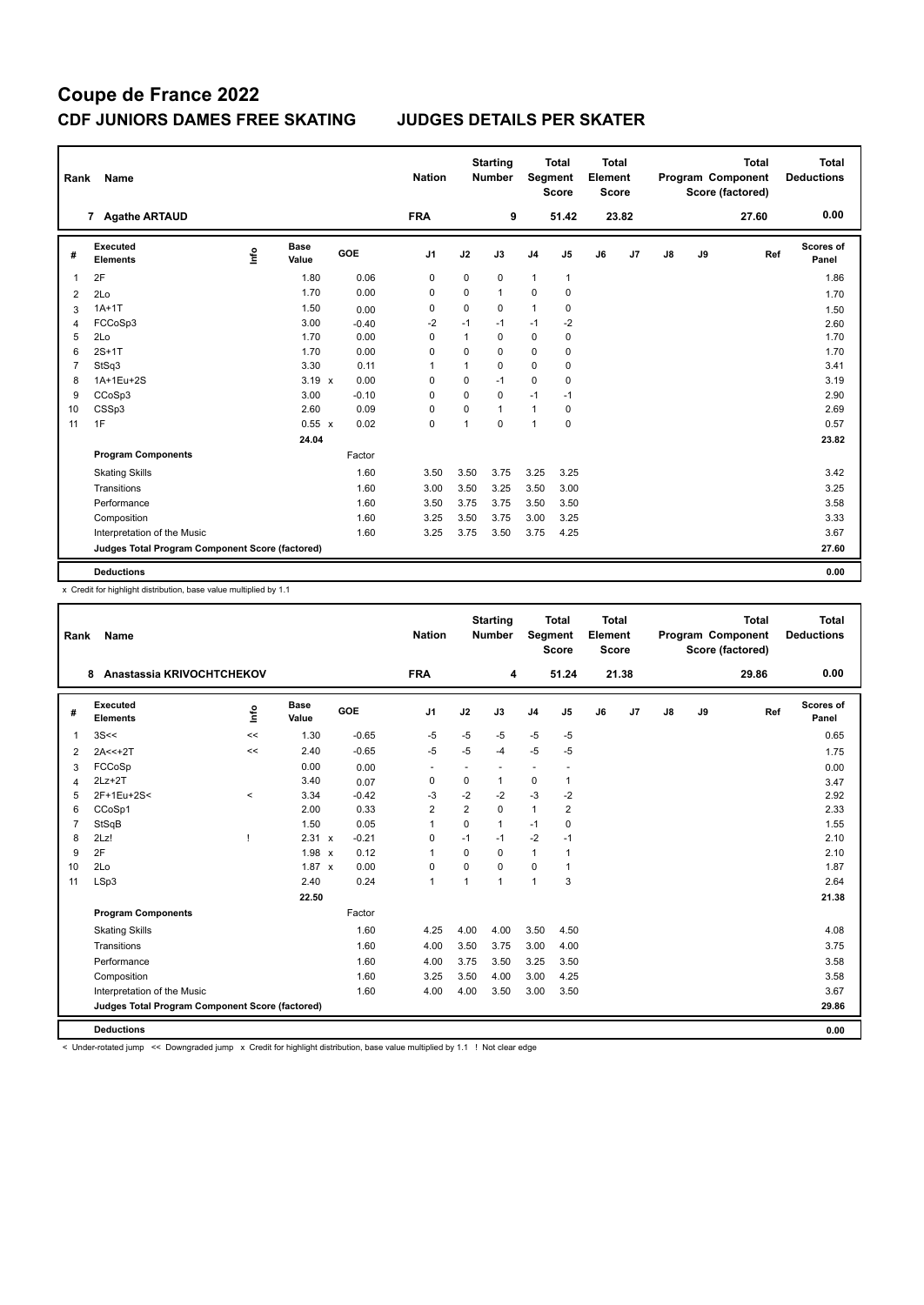| Rank           | Name                                            |      |                      |            | <b>Nation</b>  |                | <b>Starting</b><br><b>Number</b> | Segment        | Total<br><b>Score</b> | <b>Total</b><br>Element<br><b>Score</b> |                |    |    | <b>Total</b><br>Program Component<br>Score (factored) | Total<br><b>Deductions</b> |
|----------------|-------------------------------------------------|------|----------------------|------------|----------------|----------------|----------------------------------|----------------|-----------------------|-----------------------------------------|----------------|----|----|-------------------------------------------------------|----------------------------|
|                | <b>Juliette BOURIANT</b><br>9                   |      |                      |            | <b>FRA</b>     |                | 6                                |                | 51.09                 |                                         | 24.09          |    |    | 28.00                                                 | $-1.00$                    |
| #              | <b>Executed</b><br><b>Elements</b>              | lnfo | <b>Base</b><br>Value | <b>GOE</b> | J <sub>1</sub> | J2             | J3                               | J <sub>4</sub> | J <sub>5</sub>        | J6                                      | J <sub>7</sub> | J8 | J9 | Ref                                                   | Scores of<br>Panel         |
| 1              | 2F+2T+1Lo                                       |      | 3.60                 | 0.06       | 0              | 0              | 1                                | 1              | $-1$                  |                                         |                |    |    |                                                       | 3.66                       |
| $\overline{2}$ | 2A<<                                            | <<   | 1.10                 | $-0.55$    | $-5$           | $-5$           | $-5$                             | $-5$           | $-5$                  |                                         |                |    |    |                                                       | 0.55                       |
| 3              | StSq2                                           |      | 2.60                 | 0.09       | 0              | 0              | $\mathbf 0$                      | 1              | 1                     |                                         |                |    |    |                                                       | 2.69                       |
| 4              | 2S                                              |      | 1.30                 | 0.00       | 0              | 0              | $\Omega$                         | 1              | 0                     |                                         |                |    |    |                                                       | 1.30                       |
| 5              | 2F                                              |      | 1.80                 | 0.00       | $-1$           | 0              | 0                                | 0              | 0                     |                                         |                |    |    |                                                       | 1.80                       |
| 6              | CCoSp4                                          |      | 3.50                 | 0.12       | $-1$           | $\mathbf{1}$   | $\mathbf{1}$                     | $-1$           | 1                     |                                         |                |    |    |                                                       | 3.62                       |
| 7              | 2Lo                                             |      | $1.87 \times$        | $-0.40$    | 0              | $-3$           | $-3$                             | $-2$           | $-2$                  |                                         |                |    |    |                                                       | 1.47                       |
| 8              | $1A+2T$                                         |      | 2.64 x               | 0.13       | $\mathbf{1}$   | $\mathbf{1}$   | $\mathbf{1}$                     | 1              | 1                     |                                         |                |    |    |                                                       | 2.77                       |
| 9              | 2S+1A+SEQ                                       |      | $2.11 \times$        | 0.13       | 1              | 1              | $\mathbf{1}$                     | 1              | 0                     |                                         |                |    |    |                                                       | 2.24                       |
| 10             | FCSSp3                                          |      | 2.60                 | $-0.26$    | $-2$           | 0              | $-1$                             | $-2$           | 0                     |                                         |                |    |    |                                                       | 2.34                       |
| 11             | SSp2                                            |      | 1.60                 | 0.05       | 0              | $\overline{1}$ | $\mathbf 0$                      | 1              | 0                     |                                         |                |    |    |                                                       | 1.65                       |
|                |                                                 |      | 24.72                |            |                |                |                                  |                |                       |                                         |                |    |    |                                                       | 24.09                      |
|                | <b>Program Components</b>                       |      |                      | Factor     |                |                |                                  |                |                       |                                         |                |    |    |                                                       |                            |
|                | <b>Skating Skills</b>                           |      |                      | 1.60       | 3.75           | 3.75           | 3.75                             | 3.75           | 3.75                  |                                         |                |    |    |                                                       | 3.75                       |
|                | Transitions                                     |      |                      | 1.60       | 3.50           | 3.00           | 3.50                             | 3.25           | 3.00                  |                                         |                |    |    |                                                       | 3.25                       |
|                | Performance                                     |      |                      | 1.60       | 3.50           | 3.75           | 3.50                             | 3.50           | 3.75                  |                                         |                |    |    |                                                       | 3.58                       |
|                | Composition                                     |      |                      | 1.60       | 3.50           | 3.50           | 3.75                             | 3.25           | 3.50                  |                                         |                |    |    |                                                       | 3.50                       |
|                | Interpretation of the Music                     |      |                      | 1.60       | 3.25           | 3.50           | 3.25                             | 4.00           | 3.50                  |                                         |                |    |    |                                                       | 3.42                       |
|                | Judges Total Program Component Score (factored) |      |                      |            |                |                |                                  |                |                       |                                         |                |    |    |                                                       | 28.00                      |
|                | <b>Deductions</b>                               |      | Falls:               | $-1.00$    |                |                |                                  |                |                       |                                         |                |    |    |                                                       | $-1.00$                    |

<< Downgraded jump x Credit for highlight distribution, base value multiplied by 1.1

| Rank           | <b>Name</b>                                     |         |                      |         | <b>Nation</b>  |          | <b>Starting</b><br><b>Number</b> | Segment        | <b>Total</b><br><b>Score</b> | Total<br>Element<br><b>Score</b> |       |               |    | <b>Total</b><br>Program Component<br>Score (factored) | Total<br><b>Deductions</b> |
|----------------|-------------------------------------------------|---------|----------------------|---------|----------------|----------|----------------------------------|----------------|------------------------------|----------------------------------|-------|---------------|----|-------------------------------------------------------|----------------------------|
| 10             | Daphne JEANNEAU                                 |         |                      |         | <b>FRA</b>     |          | 8                                |                | 48.27                        |                                  | 24.07 |               |    | 25.20                                                 | $-1.00$                    |
| #              | Executed<br><b>Elements</b>                     | lnfo    | <b>Base</b><br>Value | GOE     | J <sub>1</sub> | J2       | J3                               | J <sub>4</sub> | $\mathsf{J}5$                | J6                               | J7    | $\mathsf{J}8$ | J9 | Ref                                                   | Scores of<br>Panel         |
| $\overline{1}$ | $1A+2Lo$                                        |         | 2.80                 | 0.00    | 0              | $\Omega$ | 0                                | $\pmb{0}$      | 0                            |                                  |       |               |    |                                                       | 2.80                       |
| 2              | 2Lz                                             |         | 2.10                 | $-0.35$ | $-1$           | $-1$     | $-2$                             | $-2$           | $-2$                         |                                  |       |               |    |                                                       | 1.75                       |
| 3              | $2F+2Lo<$                                       | $\prec$ | 3.16                 | $-0.54$ | $-3$           | $-4$     | $-2$                             | $-3$           | $-3$                         |                                  |       |               |    |                                                       | 2.62                       |
| $\overline{4}$ | 1Lz                                             |         | 0.60                 | 0.00    | $\Omega$       | $\Omega$ | 0                                | $\mathbf 0$    | $\mathbf 0$                  |                                  |       |               |    |                                                       | 0.60                       |
| 5              | $2S+2Ta$                                        | q       | 2.60                 | $-0.26$ | $-2$           | $-2$     | $-2$                             | $-2$           | $-2$                         |                                  |       |               |    |                                                       | 2.34                       |
| 6              | FCCoSp4                                         |         | 3.50                 | $-0.58$ | $-1$           | $-1$     | $-3$                             | $-2$           | $-2$                         |                                  |       |               |    |                                                       | 2.92                       |
| $\overline{7}$ | 2F                                              |         | $1.98 \times$        | 0.00    | $\Omega$       | $\Omega$ | $\Omega$                         | $\Omega$       | $\mathbf 0$                  |                                  |       |               |    |                                                       | 1.98                       |
| 8              | 2S                                              |         | $1.43 \times$        | 0.04    | $\mathbf 0$    | $\Omega$ | $\mathbf{1}$                     | $\mathbf 0$    | 1                            |                                  |       |               |    |                                                       | 1.47                       |
| 9              | CCoSp2                                          |         | 2.50                 | $-0.42$ | $-1$           | $-1$     | $-2$                             | $-3$           | $-2$                         |                                  |       |               |    |                                                       | 2.08                       |
| 10             | StSq3                                           |         | 3.30                 | $-0.22$ | $-1$           | 0        | $-1$                             | $-1$           | $\mathbf 0$                  |                                  |       |               |    |                                                       | 3.08                       |
| 11             | CSSp3                                           |         | 2.60                 | $-0.17$ | $-1$           | $\Omega$ | $\Omega$                         | $-1$           | $-1$                         |                                  |       |               |    |                                                       | 2.43                       |
|                |                                                 |         | 26.57                |         |                |          |                                  |                |                              |                                  |       |               |    |                                                       | 24.07                      |
|                | <b>Program Components</b>                       |         |                      | Factor  |                |          |                                  |                |                              |                                  |       |               |    |                                                       |                            |
|                | <b>Skating Skills</b>                           |         |                      | 1.60    | 3.25           | 3.00     | 3.50                             | 2.75           | 3.00                         |                                  |       |               |    |                                                       | 3.08                       |
|                | Transitions                                     |         |                      | 1.60    | 3.00           | 3.00     | 3.25                             | 3.00           | 2.75                         |                                  |       |               |    |                                                       | 3.00                       |
|                | Performance                                     |         |                      | 1.60    | 3.25           | 3.25     | 3.00                             | 3.50           | 3.25                         |                                  |       |               |    |                                                       | 3.25                       |
|                | Composition                                     |         |                      | 1.60    | 3.25           | 3.75     | 3.25                             | 3.00           | 3.25                         |                                  |       |               |    |                                                       | 3.25                       |
|                | Interpretation of the Music                     |         |                      | 1.60    | 3.50           | 3.75     | 3.00                             | 3.00           | 3.00                         |                                  |       |               |    |                                                       | 3.17                       |
|                | Judges Total Program Component Score (factored) |         |                      |         |                |          |                                  |                |                              |                                  |       |               |    |                                                       | 25.20                      |
|                | <b>Deductions</b>                               |         | Falls:               | $-1.00$ |                |          |                                  |                |                              |                                  |       |               |    |                                                       | $-1.00$                    |

< Under-rotated jump x Credit for highlight distribution, base value multiplied by 1.1 q Jump landed on the quarter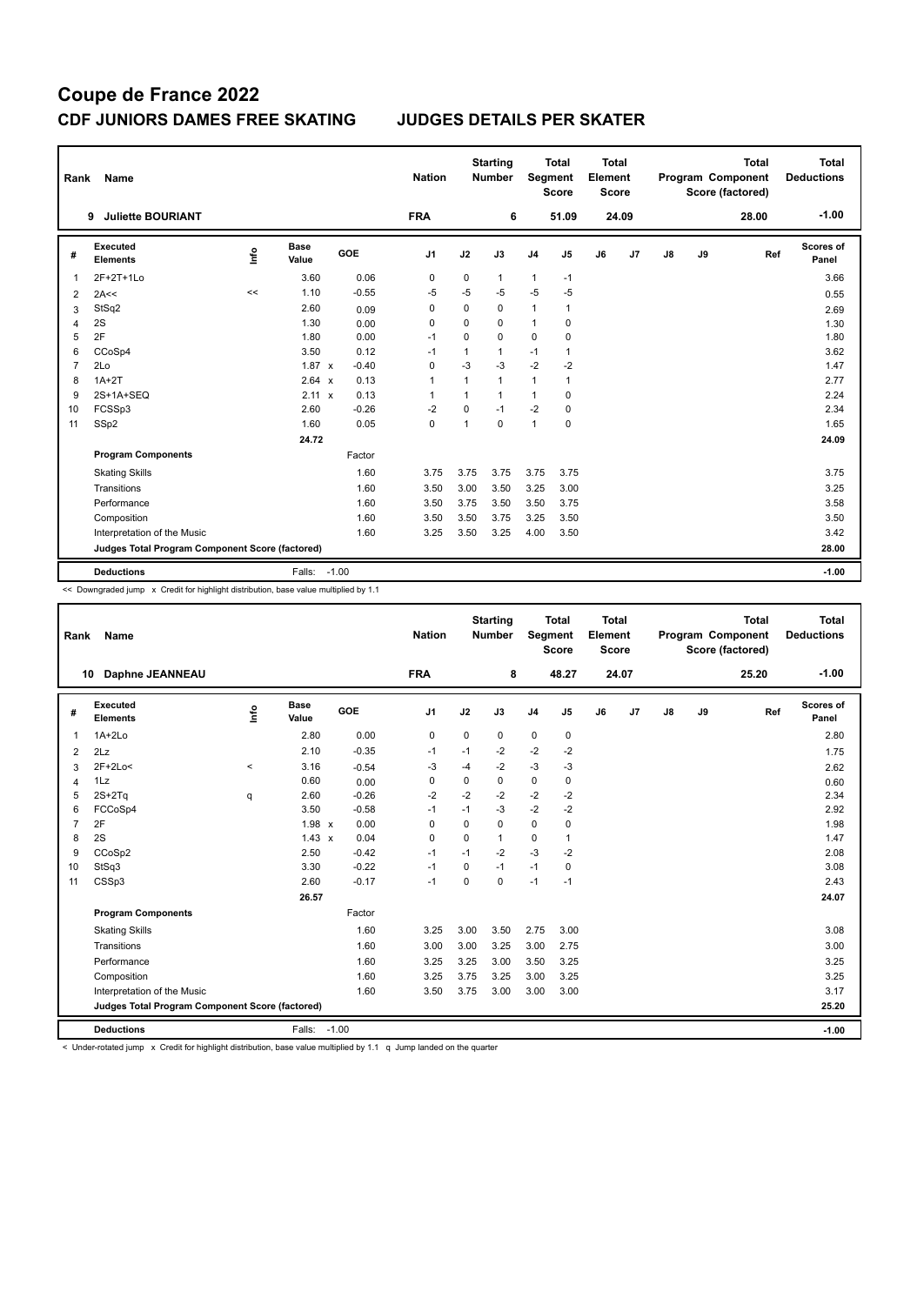| Rank | Name                                            |         |                      |         | <b>Nation</b>  |                | <b>Starting</b><br><b>Number</b> |                | Total<br>Segment<br><b>Score</b> | <b>Total</b><br>Element<br><b>Score</b> |                |               |    | <b>Total</b><br>Program Component<br>Score (factored) | <b>Total</b><br><b>Deductions</b> |
|------|-------------------------------------------------|---------|----------------------|---------|----------------|----------------|----------------------------------|----------------|----------------------------------|-----------------------------------------|----------------|---------------|----|-------------------------------------------------------|-----------------------------------|
|      | <b>Isma SATFAOUI</b><br>11                      |         |                      |         | <b>FRA</b>     |                | $\overline{7}$                   |                | 45.40                            |                                         | 18.46          |               |    | 28.94                                                 | $-2.00$                           |
| #    | Executed<br><b>Elements</b>                     | lnfo    | <b>Base</b><br>Value | GOE     | J <sub>1</sub> | J2             | J3                               | J <sub>4</sub> | J <sub>5</sub>                   | J6                                      | J <sub>7</sub> | $\mathsf{J}8$ | J9 | Ref                                                   | Scores of<br>Panel                |
| 1    | 2A<                                             | $\prec$ | 2.64                 | $-1.32$ | $-5$           | $-5$           | $-5$                             | $-5$           | $-5$                             |                                         |                |               |    |                                                       | 1.32                              |
| 2    | CCoSp                                           |         | 0.00                 | 0.00    | ٠              | ٠              | $\overline{\phantom{a}}$         | ٠              | $\overline{\phantom{a}}$         |                                         |                |               |    |                                                       | 0.00                              |
| 3    | 2Lz                                             |         | 2.10                 | $-0.21$ | 0              | $-1$           | $-1$                             | $-2$           | $-1$                             |                                         |                |               |    |                                                       | 1.89                              |
| 4    | FCCoSp2V                                        |         | 1.88                 | 0.06    | $\Omega$       | 1              | 0                                | 0              | 1                                |                                         |                |               |    |                                                       | 1.94                              |
| 5    | 2A<<                                            | <<      | 1.10                 | $-0.55$ | $-5$           | $-5$           | $-5$                             | $-5$           | $-5$                             |                                         |                |               |    |                                                       | 0.55                              |
| 6    | $2Lz+2Lo$                                       |         | 3.80                 | $-0.42$ | $-2$           | $-2$           | $-3$                             | $-2$           | $-2$                             |                                         |                |               |    |                                                       | 3.38                              |
| 7    | 2Lo                                             |         | $1.87 \times$        | 0.11    | 0              | $\mathbf{1}$   | 0                                | $\mathbf{1}$   | $\mathbf{1}$                     |                                         |                |               |    |                                                       | 1.98                              |
| 8    | 2Fe                                             | e       | $1.58 \times$        | $-0.43$ | $-3$           | $-3$           | $-2$                             | $-3$           | $-3$                             |                                         |                |               |    |                                                       | 1.15                              |
| 9    | CSSp1V                                          |         | 1.43                 | 0.00    | $\Omega$       | $\Omega$       | 0                                | 0              | 0                                |                                         |                |               |    |                                                       | 1.43                              |
| 10   | 1A+1A+SEQ                                       |         | 1.94 x               | 0.11    | $\mathbf{1}$   | $\overline{2}$ | $\mathbf{1}$                     | 1              | 1                                |                                         |                |               |    |                                                       | 2.05                              |
| 11   | StSq2                                           |         | 2.60                 | 0.17    | $\mathbf{1}$   | 1              | $\Omega$                         | $-2$           | $\mathbf{1}$                     |                                         |                |               |    |                                                       | 2.77                              |
|      |                                                 |         | 20.94                |         |                |                |                                  |                |                                  |                                         |                |               |    |                                                       | 18.46                             |
|      | <b>Program Components</b>                       |         |                      | Factor  |                |                |                                  |                |                                  |                                         |                |               |    |                                                       |                                   |
|      | <b>Skating Skills</b>                           |         |                      | 1.60    | 4.00           | 4.00           | 3.50                             | 3.25           | 3.75                             |                                         |                |               |    |                                                       | 3.75                              |
|      | Transitions                                     |         |                      | 1.60    | 3.25           | 3.75           | 3.00                             | 3.25           | 3.00                             |                                         |                |               |    |                                                       | 3.17                              |
|      | Performance                                     |         |                      | 1.60    | 3.75           | 4.00           | 3.00                             | 4.25           | 4.00                             |                                         |                |               |    |                                                       | 3.92                              |
|      | Composition                                     |         |                      | 1.60    | 3.75           | 4.00           | 3.25                             | 3.25           | 3.75                             |                                         |                |               |    |                                                       | 3.58                              |
|      | Interpretation of the Music                     |         |                      | 1.60    | 3.50           | 4.25           | 2.75                             | 3.50           | 4.00                             |                                         |                |               |    |                                                       | 3.67                              |
|      | Judges Total Program Component Score (factored) |         |                      |         |                |                |                                  |                |                                  |                                         |                |               |    |                                                       | 28.94                             |
|      | <b>Deductions</b>                               |         | Falls:               | $-2.00$ |                |                |                                  |                |                                  |                                         |                |               |    |                                                       | $-2.00$                           |

< Under-rotated jump << Downgraded jump x Credit for highlight distribution, base value multiplied by 1.1 e Wrong edge

| Rank           | Name                                            |                                  |                      |            | <b>Nation</b>  |      | <b>Starting</b><br><b>Number</b> |                | <b>Total</b><br>Segment<br><b>Score</b> | <b>Total</b><br>Element<br><b>Score</b> |       |               |    | <b>Total</b><br>Program Component<br>Score (factored) | <b>Total</b><br><b>Deductions</b> |
|----------------|-------------------------------------------------|----------------------------------|----------------------|------------|----------------|------|----------------------------------|----------------|-----------------------------------------|-----------------------------------------|-------|---------------|----|-------------------------------------------------------|-----------------------------------|
|                | <b>Marie-Ly DEZAEL</b><br>12                    |                                  |                      |            | <b>FRA</b>     |      | $\mathbf{2}$                     |                | 44.45                                   |                                         | 21.18 |               |    | 26.27                                                 | $-3.00$                           |
| #              | <b>Executed</b><br><b>Elements</b>              | $\mathop{\mathsf{Irr}}\nolimits$ | <b>Base</b><br>Value | <b>GOE</b> | J <sub>1</sub> | J2   | J3                               | J <sub>4</sub> | J <sub>5</sub>                          | J6                                      | J7    | $\mathsf{J}8$ | J9 | Ref                                                   | Scores of<br>Panel                |
| 1              | 2A                                              |                                  | 3.30                 | $-0.44$    | $-2$           | $-2$ | $-1$                             | $-1$           | $-1$                                    |                                         |       |               |    |                                                       | 2.86                              |
| 2              | 2Lo+1A+SEQ                                      |                                  | 2.24                 | 0.17       | $\mathbf{1}$   | 1    | $\mathbf{1}$                     | $\overline{2}$ | 0                                       |                                         |       |               |    |                                                       | 2.41                              |
| 3              | 2F+2Log+1T                                      | q                                | 3.90                 | $-0.42$    | -1             | $-3$ | $-2$                             | $-2$           | $-3$                                    |                                         |       |               |    |                                                       | 3.48                              |
| 4              | $2Lz+2T<$                                       | $\prec$                          | 3.14                 | $-1.05$    | $-5$           | $-5$ | $-5$                             | $-5$           | $-5$                                    |                                         |       |               |    |                                                       | 2.09                              |
| 5              | FCSSp2                                          |                                  | 2.30                 | $-0.08$    | $-1$           | $-1$ | 0                                | $\mathbf{1}$   | 0                                       |                                         |       |               |    |                                                       | 2.22                              |
| 6              | 2F<                                             | $\prec$                          | 1.58 x               | $-0.67$    | $-4$           | $-5$ | -4                               | $-5$           | $-5$                                    |                                         |       |               |    |                                                       | 0.91                              |
| $\overline{7}$ | 1A                                              |                                  | 1.21<br>$\mathsf{x}$ | $-0.29$    | $-2$           | $-4$ | $-1$                             | $-3$           | $-3$                                    |                                         |       |               |    |                                                       | 0.92                              |
| 8              | 2Lz<<                                           | <<                               | 0.66 x               | $-0.30$    | $-5$           | $-5$ | $-5$                             | $-5$           | -5                                      |                                         |       |               |    |                                                       | 0.36                              |
| 9              | StSq1                                           |                                  | 1.80                 | $-0.18$    | $-1$           | $-1$ | $\Omega$                         | $-1$           | $-1$                                    |                                         |       |               |    |                                                       | 1.62                              |
| 10             | CCoSp1                                          |                                  | 2.00                 | $-0.20$    | $-1$           | $-1$ | $-1$                             | -3             | $-1$                                    |                                         |       |               |    |                                                       | 1.80                              |
| 11             | CSSp3                                           |                                  | 2.60                 | $-0.09$    | $-2$           | 0    | $\mathbf 0$                      | $-1$           | 0                                       |                                         |       |               |    |                                                       | 2.51                              |
|                |                                                 |                                  | 24.73                |            |                |      |                                  |                |                                         |                                         |       |               |    |                                                       | 21.18                             |
|                | <b>Program Components</b>                       |                                  |                      | Factor     |                |      |                                  |                |                                         |                                         |       |               |    |                                                       |                                   |
|                | <b>Skating Skills</b>                           |                                  |                      | 1.60       | 3.75           | 3.75 | 3.75                             | 3.25           | 3.50                                    |                                         |       |               |    |                                                       | 3.67                              |
|                | Transitions                                     |                                  |                      | 1.60       | 2.75           | 3.75 | 3.25                             | 2.25           | 3.00                                    |                                         |       |               |    |                                                       | 3.00                              |
|                | Performance                                     |                                  |                      | 1.60       | 3.00           | 3.25 | 3.25                             | 2.50           | 2.75                                    |                                         |       |               |    |                                                       | 3.00                              |
|                | Composition                                     |                                  |                      | 1.60       | 3.75           | 4.00 | 3.50                             | 2.50           | 3.50                                    |                                         |       |               |    |                                                       | 3.58                              |
|                | Interpretation of the Music                     |                                  |                      | 1.60       | 3.25           | 3.50 | 3.25                             | 3.00           | 2.75                                    |                                         |       |               |    |                                                       | 3.17                              |
|                | Judges Total Program Component Score (factored) |                                  |                      |            |                |      |                                  |                |                                         |                                         |       |               |    |                                                       | 26.27                             |
|                | <b>Deductions</b>                               |                                  | Time violation:      | $-1.00$    |                |      |                                  | Falls:         | $-2.00$                                 |                                         |       |               |    |                                                       | $-3.00$                           |

< Under-rotated jump << Downgraded jump x Credit for highlight distribution, base value multiplied by 1.1 q Jump landed on the quarter